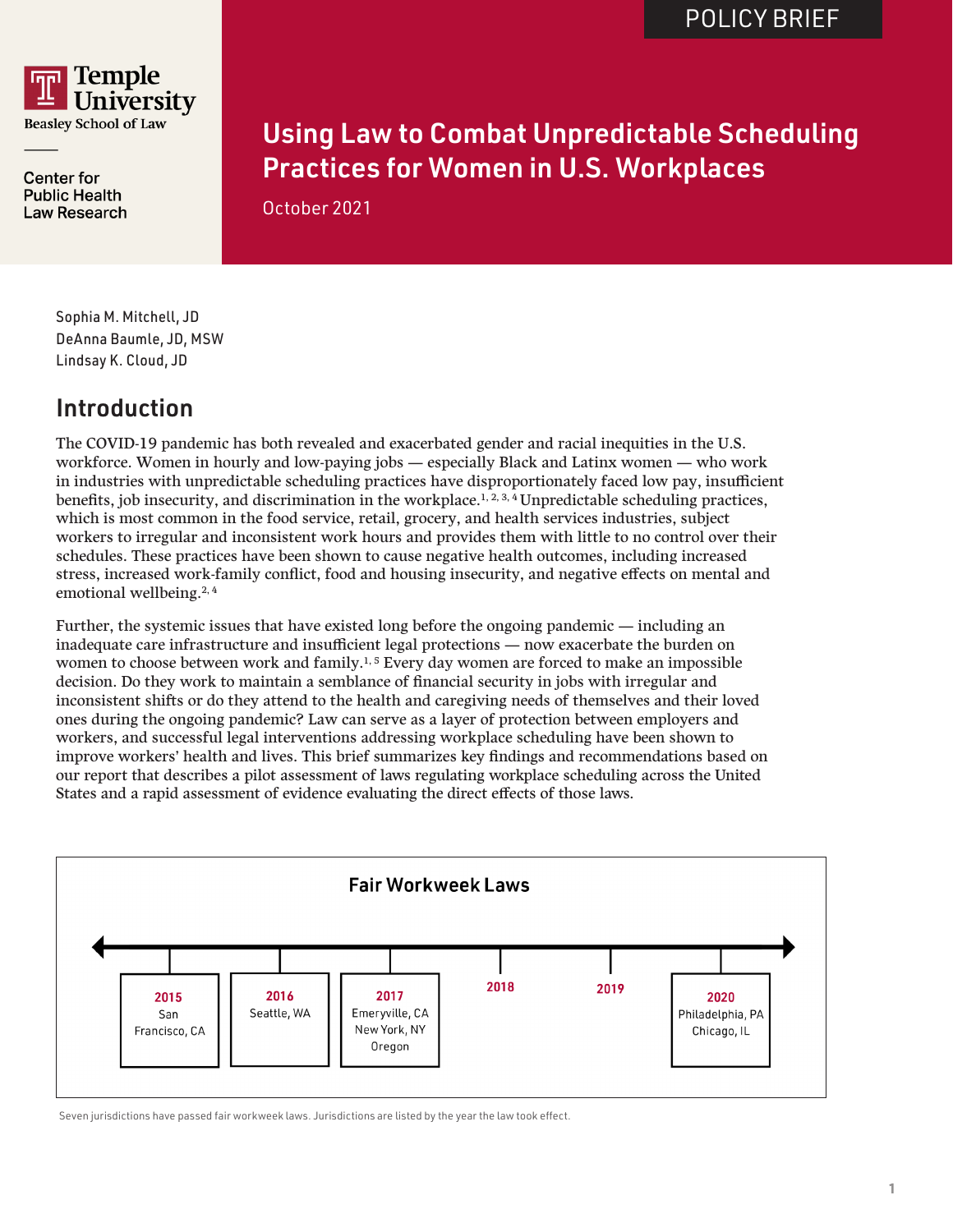## Current Legal Landscape

There is no federal law regulating workplace scheduling for workers in the United States. In the absence of federal protection, a handful of state and local governments have enacted laws that aim to improve schedule predictability and stability.

Since 2014, one state and six cities have passed comprehensive fair workweek laws which specifically target unpredictable scheduling practices and regulate several aspects of worker scheduling, as seen in the figure above. Fair workweek laws can include all, or a combination of, the following legal protections: advance scheduling notice, good faith estimates, a stable schedule requirement, predictability pay, the right to rest between shifts, greater access to hours, the right to request flexible scheduling, and anti-retaliation provisions. Although fair workweek laws provide the most comprehensive set of protections to workers, they usually have limited applicability, applying only to certain workers within specified industries (most commonly, workers in the food service and retail industries). Importantly, this limited applicability means these laws generally exclude small businesses and only apply to employers with a large workforce. To see how applicability is limited in a sample of jurisdictions, see the table below.

The majority of U.S. jurisdictions have yet to enact a comprehensive fair workweek law, though some have enacted narrowly tailored protections that regulate a discrete aspect of worker scheduling. Typically, these standalone protections have been passed at the state level and apply to most or all workers within the jurisdiction. Common standalone provisions include: day of rest laws, reporting pay laws, split shift laws, and right to request flexible scheduling laws.

| Just as state and local laws started to gain momentum, private companies and lobbying groups |  |
|----------------------------------------------------------------------------------------------|--|
| have fought against their enactment, filing unsuccessful lawsuits challenging their validity |  |

| <b>INDUSTRIES COVERED AND SIZE OF EMPLOYERS</b> |                           |                                                                                                                    |
|-------------------------------------------------|---------------------------|--------------------------------------------------------------------------------------------------------------------|
| <b>JURISDICTION</b>                             | <b>INDUSTRIES COVERED</b> | <b>EMPLOYERS COVERED</b>                                                                                           |
| Seattle                                         | Retail                    | 500+ employees worldwide                                                                                           |
|                                                 | Food service              |                                                                                                                    |
| New York City                                   | Retail                    | 20+employees                                                                                                       |
|                                                 | Fast food                 | 30+ restaurants nationally                                                                                         |
| Chicago                                         | Retail                    | 100+ employees worldwide (250+ employees worldwide<br>if nonprofit) AND 50+ employees must be covered<br>employees |
|                                                 | Restaurants               |                                                                                                                    |
|                                                 | Hotels                    |                                                                                                                    |
|                                                 | <b>Building services</b>  |                                                                                                                    |
|                                                 | Healthcare                |                                                                                                                    |
|                                                 | Manufacturing             |                                                                                                                    |
|                                                 | Warehouse services        |                                                                                                                    |
| Philadelphia                                    | Retail                    | 250+ employees worldwide AND 30+ locations worldwide                                                               |
|                                                 | Food service              |                                                                                                                    |
|                                                 | Hospitality               |                                                                                                                    |
| Oregon                                          | Retail                    | 500+ employees worldwide                                                                                           |
|                                                 | Food service              |                                                                                                                    |
|                                                 | Hospitality               |                                                                                                                    |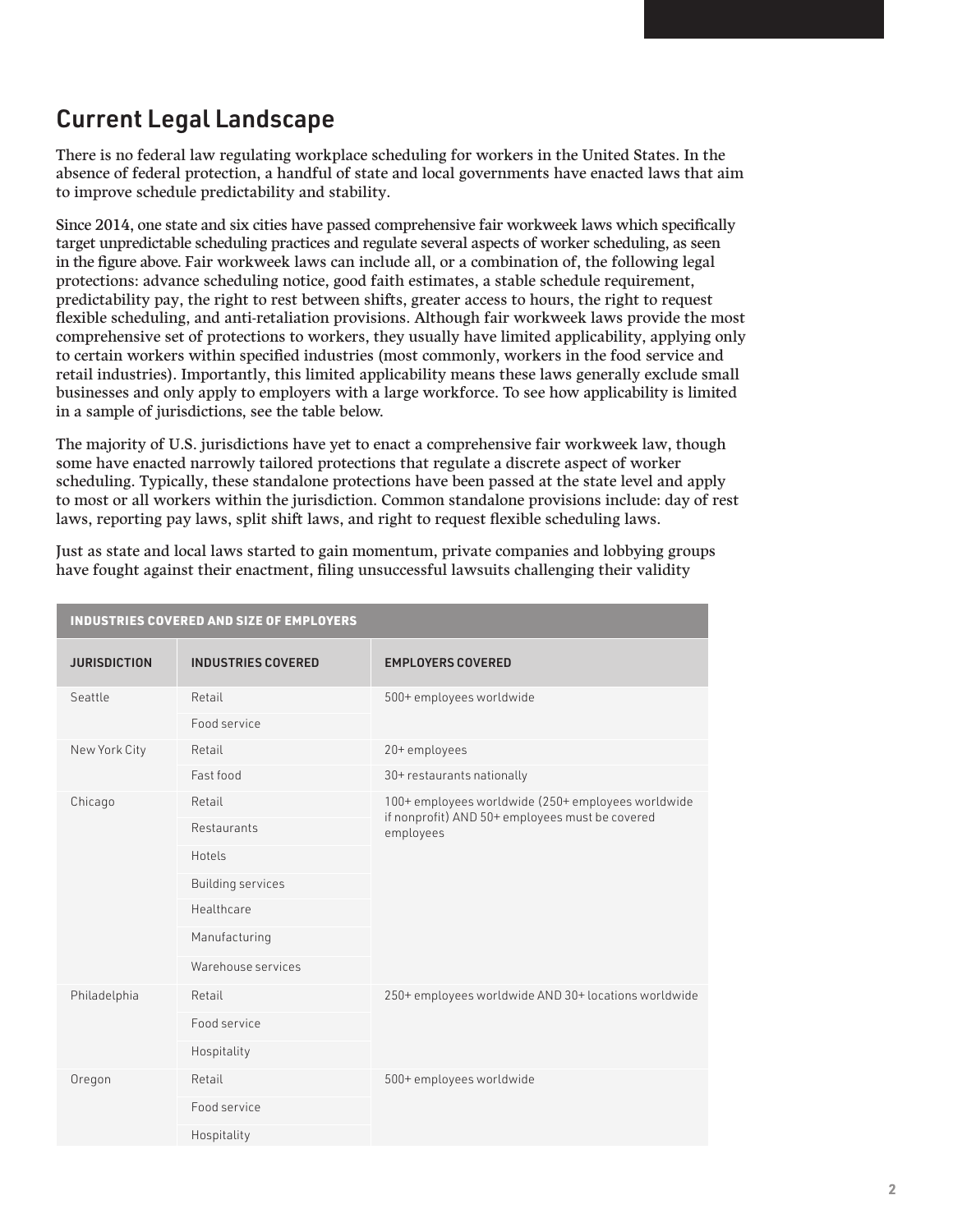and advocating for preemptive laws that prohibit localities from enacting predictable scheduling regulations.6, 7, 8 From 2015 to 2017, at least nine states — Alabama, Arkansas, Georgia, Iowa, Indiana, Kansas, Michigan, Ohio, and Tennessee — have passed preemptive laws that prohibit local jurisdictions from passing fair workweek laws or standalone protections that regulate workplace scheduling.8

## Evidence

The research team identified three published studies as part of a rapid evidence assessment in August 2021. These studies evaluated the impact of fair workweek laws — two that focus on Seattle and one on Oregon.<sup>9, 10, 11</sup> This research has shown that fair workweek laws can be successful in addressing schedule instability, worker health, and worker happiness — including increased sleep quality and reductions in material hardship.11 However, this research has also identified some challenges regarding the current iterations of these laws which can be improved through policy change. Together, these studies pointed to five common themes:

- Fair workweek laws have the potential to improve stable scheduling and workers' lives.
- Both the implementation and enforcement of fair workweek laws are key to their success and where successfully implemented, these laws have had demonstrable positive effects. Workers saw improvements in schedule predictability and stability, as well as increases in happiness and sleep quality and reductions in material hardship.
- Oftentimes, managers are tasked with implementing the law, which can be complex and difficult to understand. The lack of training and education initiatives results in managers failing to comply with these laws fully or consistently.
- Broad and numerous exceptions to fair workweek provisions (particularly to predictability pay requirements), combined with employers exploiting those exceptions, can weaken the reach and positive effect of these laws.
- More research is needed to evaluate the effect of the COVID-19 pandemic on these laws, particularly since some provisions were delayed or suspended in response to the pandemic.

# Policy Recommendations

Based on our pilot assessment of laws regulating workplace scheduling and our review of the current evidence, we determined that more research and comparative evaluations could lead to a deeper understanding of these laws, their impacts, and their potential to improve population health. We outline several recommendations for researchers, advocates, and policymakers; however, we caution that these recommendations are not meant to be exhaustive.

### Use Law to Achieve Greater Workplace Protection for Workers

Continue federal, state, and local advocacy efforts. Federal law can create widespread protection for workers across the United States. The federal government also has the authority to supersede and reverse state preemption of local authority. As states continue to enact laws that prevent and limit local governments from protecting workers through preemption, the time for federal action is now. However, federal legislation is slow-moving, and the current proposed workplace scheduling has seen little movement since 2015. We urge advocates and policymakers to focus on enacting, improving, and expanding state and local legislation regulating workplace scheduling.

Federal, state, and local policymakers and advocates should consider the successes and challenges of existing fair workweek laws. In addition to passing comprehensive fair workweek laws or standalone protections, advocates and policymakers should consider focusing on the following provisions when championing and drafting new legislation or amending existing laws and ordinances at the state and local level: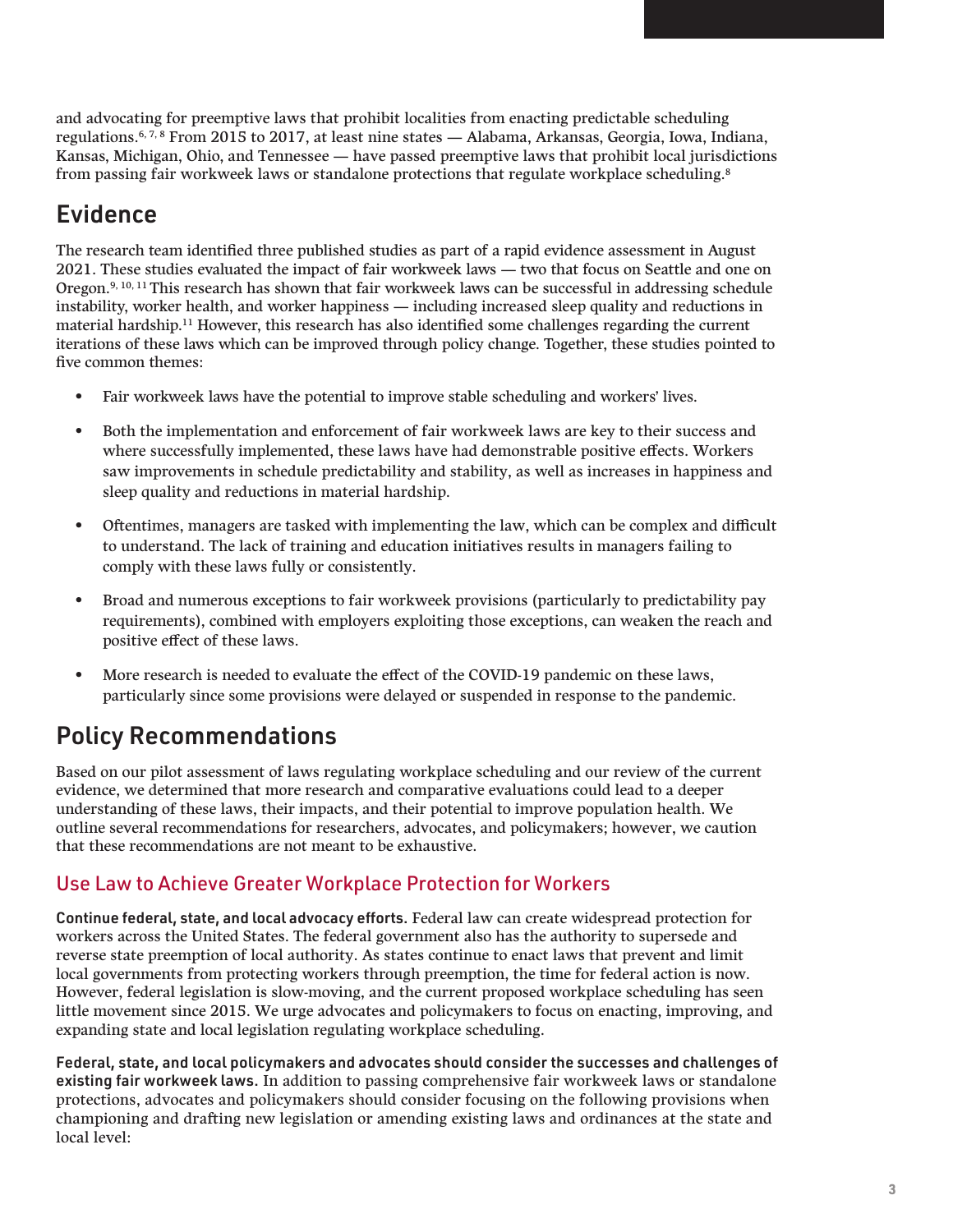- Expand applicability. Broader applicability to all employees would provide more employees with legal protection. By including other low wage industries with prevalent unpredictable scheduling practices (such as Chicago), fair workweek laws can have a greater impact on workers and, in turn, better serve the disproportionate number of Black and Latinx women employed by these industries. Standalone laws passed at the state level, such as reporting pay laws and split-shift laws, often apply to most or all workers. However, most fair workweek laws only apply to workers in the service industry. Newly enacted or amended laws should expand applicability to more industries, as well as to employees who work for smaller employers. Going a step further, new laws could expand applicability to all hourly workers similar to some state standalone protections, as well as other labor and workplace laws (such as federal overtime requirements).
- Eliminate excess exceptions and legal loopholes. Excess exceptions can create loopholes for employers to circumvent workplace protections intended for their employees. This is especially glaring in the enforcement of predictability pay requirements. In fact, existing fair workweek laws contain numerous exceptions that ultimately prevent workers from being compensated for the addition, reduction, or change in hours for a shift. These exceptions undermine the effectiveness of these laws' ability to ensure workers have stable schedules or are compensated for last-minute changes. Since employers have been found to exploit these exceptions, legislatures should work to close these loopholes so that fair workweek laws can more successfully reduce schedule instability.
- Improve implementation and enforcement efforts. Numerous enforcement agencies regulating unpredictable scheduling laws do not have the independent funding or capacity to investigate employer compliance with the law. However, to ensure compliance, enforcement agencies need to conduct proactive investigations of covered employees, rather than relying primarily (or even exclusively) on worker-initiated complaints. Further, policymakers should develop practical and feasible implementation and enforcement mechanisms within the law itself.
- Increase public awareness and education campaigns. Policymakers should prioritize public awareness and education campaigns. Since many enforcement agencies primarily, or even exclusively, rely on employee complaints to address allegations of noncompliance, additional trainings must be provided to ensure that employees are aware of their rights. This can be as simple as having "know your rights" posters conspicuously posted in understandable terms and multiple languages, or as extensive as having regular employee trainings. Relatedly, employers — particularly frontline managers tasked with on-the-ground implementation of scheduling provisions — often misunderstand the complexities of fair workweek laws. Agencies tasked with enforcing these laws should provide training and education to employers so that those implementing these provisions fully understand the law.

### Research Agenda

#### More — and more timely — research evaluating the direct effects of laws regulating predictable scheduling is needed

The Seattle and Oregon evaluations demonstrate that fair workweek laws have the potential to improve hourly workers' lives. However, they also highlight some of the challenges presented by current iterations of these fair workweek laws. These studies focus on legal effects within their respective jurisdictions and no comparative research evaluating laws across jurisdictions was identified. Given the wide variation among laws — including differences in pay and notice requirements, enforcement mechanisms, and the numerous exceptions to predictability pay — robust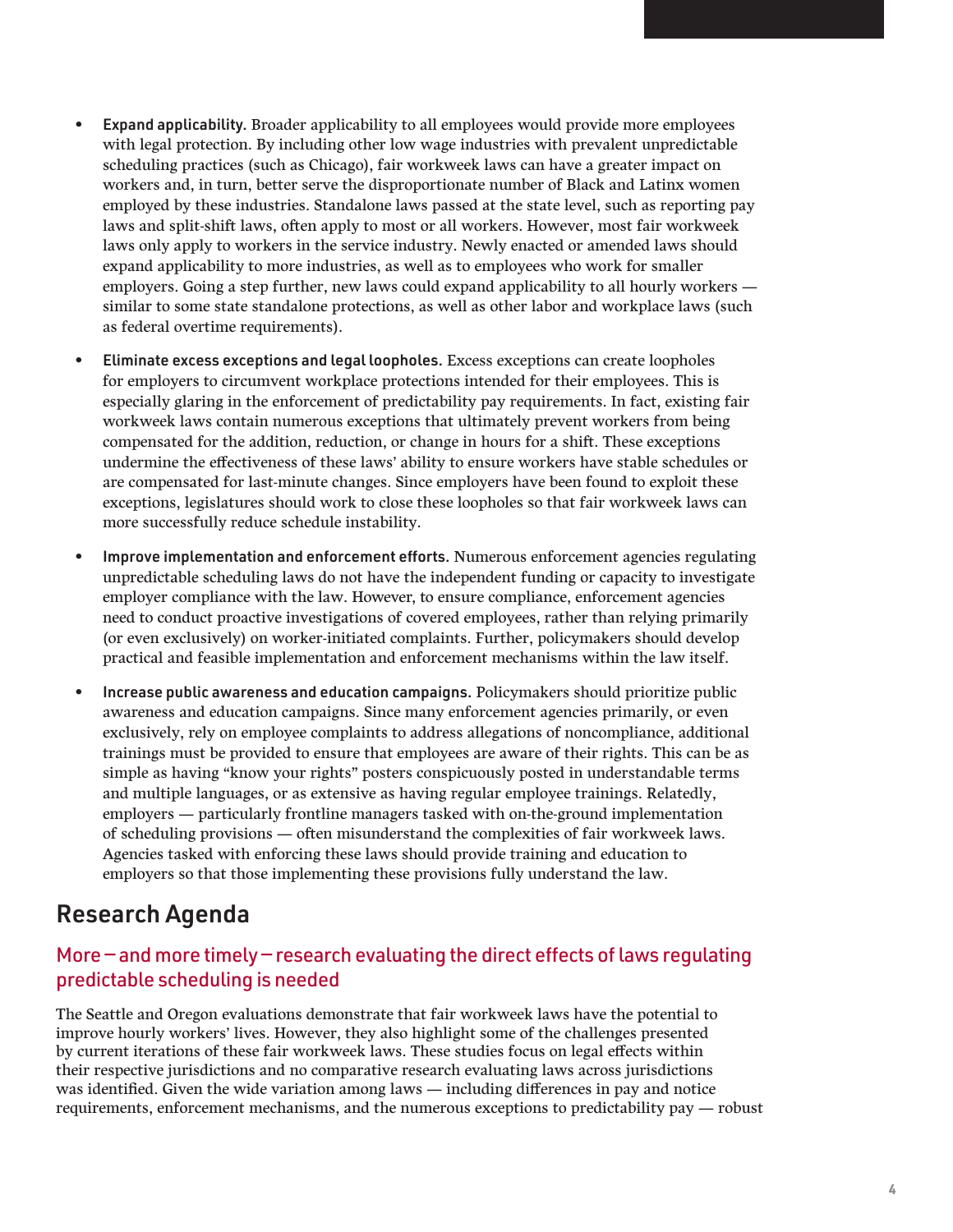comparative research and evaluation are necessary to better determine which provisions are most effective in improving health outcomes for workers.

Further, the COVID-19 pandemic has drastically altered workplaces in the U.S., especially for hourly workers in healthcare and service industries. Future research must include evaluation of how the pandemic has affected implementation and enforcement of laws regulating worker scheduling. To build upon this pilot assessment and existing evaluations, future research can utilize legal epidemiology to measure the effects of predictable scheduling laws across jurisdictions and over time. Legal evaluations using these methods can help to identify the most (and least) effective legal provisions for advocates and policymakers.

## **Conclusion**

Overall, laws regulating workplace scheduling are growing in popularity and have gained some traction over the past decade. However, most jurisdictions do not have a comprehensive fair workweek law, resulting in a patchwork of discrete and disparate standalone protections in some jurisdictions, and no protection at all in many others. Further, preemption laws have blocked local jurisdictions from enacting workplace protections in several states. As a result, many hourly workers across the nation lack legal protection from the harms of unpredictable and unstable scheduling practices.

Critically, future research should focus on who benefits from these laws and who gets left behind. We know that women — especially Black and Latinx women — are most burdened by unpredictable scheduling and its harms. We also know that the current landscape of these laws is patchy at best, with many laws applying only to people working for large corporations in certain industries. Thus, future research must evaluate the effect of fair workweek laws on the populations most harmed by unpredictable and unstable scheduling. Such evaluation is vital to ensure that legal interventions are evidence-based and not perpetuating existing inequities.

To read the full report describing our research and findings, please visit [phlr.org](http://phlr.org/product/exploring-legal-response-unpredictable-scheduling-burdens-women-workplace).

### Acknowledgments

This research is made possible thanks to support from the TIME'S UP Foundation and the *Time's Up, Measure Up* initiative. *[Time's Up, Measure Up](https://timesupfoundation.org/work/times-up-impact-lab/times-up-measure-up/)* is generously supported by Pivotal Ventures, an investment and incubation company created by Melinda French Gates.

The Center for Public Health Law Research at the Temple University Beasley School of Law supports the widespread adoption of scientific tools and methods for mapping and evaluating the impact of law on health. Learn more at [http://phlr.org.](http://phlr.org)